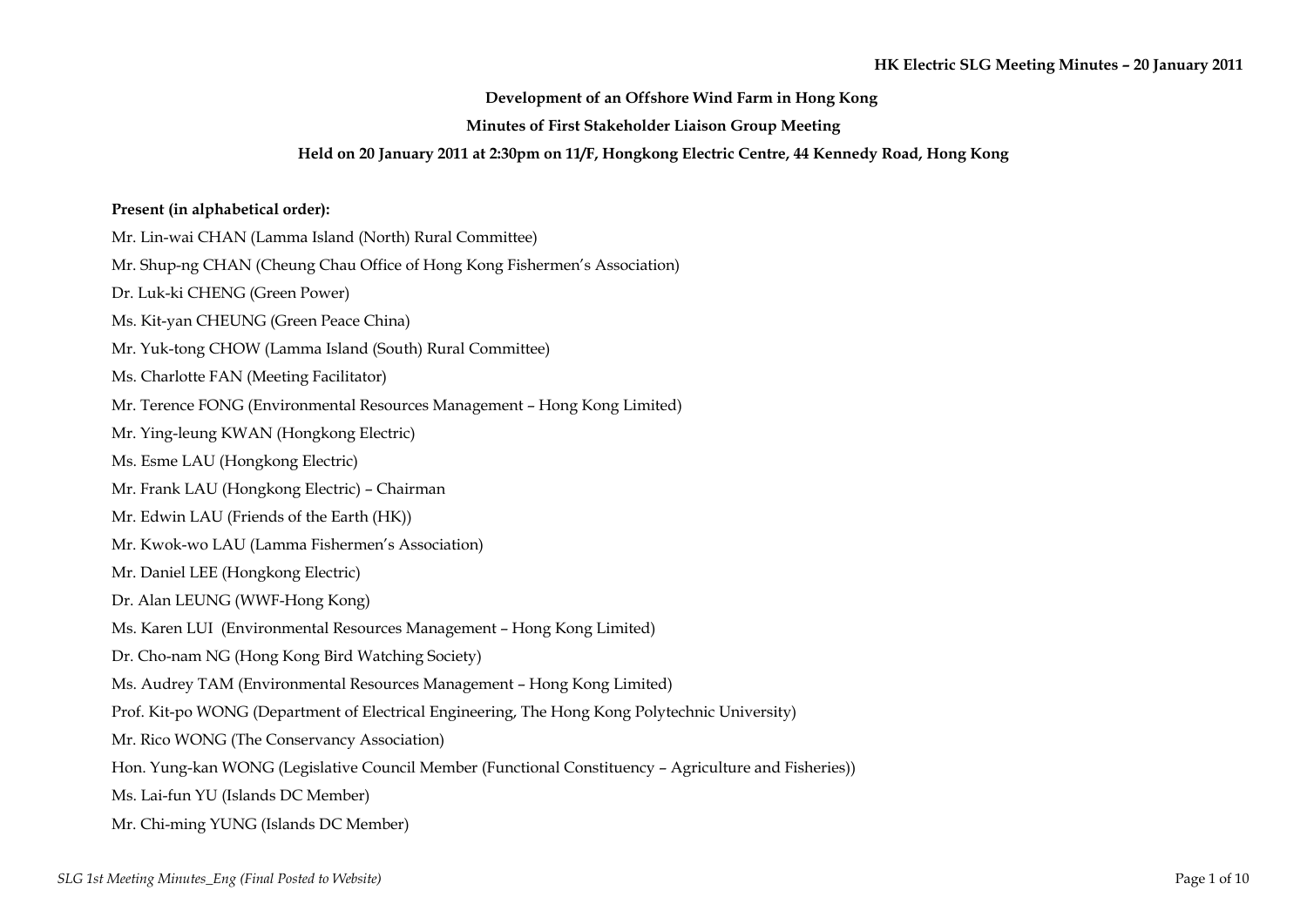# **Absent with apologies:**

Mr. Prentice KOO (Green Peace China)

Mr. Kam-wah LAW (Lamma Fishermen's Association)

Prof. Dennis Y. C. LEUNG (Department of Mechanical Engineering, University of Hong Kong)

| Ref.<br>No. | <b>Issue/Discussion</b>                                                                                                                                                                                                                                                                                                                                                                                                                                                                                                                                                                                                                                                                                                                                                                                                                                                                                                                                                                                                                                                                                                                                                                                                                                                                                                                                                                                                                                                                                                                                                                                                           | Follow-up Actions &<br>Responsibilities                                                                                                                              |
|-------------|-----------------------------------------------------------------------------------------------------------------------------------------------------------------------------------------------------------------------------------------------------------------------------------------------------------------------------------------------------------------------------------------------------------------------------------------------------------------------------------------------------------------------------------------------------------------------------------------------------------------------------------------------------------------------------------------------------------------------------------------------------------------------------------------------------------------------------------------------------------------------------------------------------------------------------------------------------------------------------------------------------------------------------------------------------------------------------------------------------------------------------------------------------------------------------------------------------------------------------------------------------------------------------------------------------------------------------------------------------------------------------------------------------------------------------------------------------------------------------------------------------------------------------------------------------------------------------------------------------------------------------------|----------------------------------------------------------------------------------------------------------------------------------------------------------------------|
| 1.          | Chairman Mr. Frank LAU welcomed the SLG members and explained the primary reason for setting up the Stakeholder Liaison<br>Group (hereafter referred to as 'SLG') and stated that the SLG would be a platform of communication where Hongkong Electric<br>(hereafter referred to as 'HK Electric') aims to collect all SLG members' input in an objective manner, with the assistance of an<br>independent Meeting Facilitator.<br>SLG members present at the meeting included Prof. Kit-po WONG (Department of Electrical Engineering, The Hong Kong<br>Polytechnic University), Hon. Yung-kan WONG (Legislative Council Member (Functional Constituency - Agriculture and Fisheries),<br>Ms. Kit-yan CHEUNG (Green Peace China), Dr. Cho-nam NG (Hong Kong Bird Watching Society), Dr. Luk-ki CHENG (Green<br>Power), Mr. Edwin LAU (Friends of the Earth (HK)), Dr. Alan LEUNG (WWF-Hong Kong), Mr. Rico WONG (The Conservancy<br>Association), Mr. Lin-wai CHAN (Lamma Island (North) Rural Committee), Mr. Yuk-tong CHOW (Lamma Island (South) Rural<br>Committee), Ms. Lai-fun YU (Islands DC Member), Mr. Chi-ming YUNG (Islands DC Member), Mr. S. N. CHAN (Cheung Chau<br>Office of Hong Kong Fishermen's Association) and Mr. Kwok-wo LAU (Lamma Fishermen's Association).<br>Other attendees included HK Electric representatives Mr. Ying-leung KWAN, Mr. Daniel LEE, and Ms. Esme LAU, Facilitator Ms.<br>Charlotte FAN (GolinHarris) and consultant representatives Mr. Terence FONG, Ms. Karen LUI and Ms. Audrey TAM<br>(Environmental Resources Management - Hong Kong Limited, hereafter referred to as 'ERM'). | Meeting minutes to be<br>circulated by Facilitator<br>among all SLG members<br>and agreed and posted on<br>HK Electric's website within<br>one month of SLG meeting. |
| 2.          | Facilitator briefly summarized the agenda and other relevant information of the meeting (please refer to the power point for details).<br>She clarified that the meeting was being taped only to assist in minute taking and the SLG members agreed to the recording. She<br>further explained to SLG members about her responsibilities and the agenda of the meeting, and that the Chinese and English<br>versions of the meeting minutes will be uploaded to the website of HK Electric within a month.                                                                                                                                                                                                                                                                                                                                                                                                                                                                                                                                                                                                                                                                                                                                                                                                                                                                                                                                                                                                                                                                                                                        | $\overline{\phantom{a}}$                                                                                                                                             |
| 3.          | A SLG member enquired whether a copy of the meeting minutes will be submitted to the Advisory Council on the Environment<br>(ACE). Chairman replied that they would notify ACE about the meeting after the finalization of the meeting minutes.                                                                                                                                                                                                                                                                                                                                                                                                                                                                                                                                                                                                                                                                                                                                                                                                                                                                                                                                                                                                                                                                                                                                                                                                                                                                                                                                                                                   | $\overline{\phantom{m}}$                                                                                                                                             |
| 4.          |                                                                                                                                                                                                                                                                                                                                                                                                                                                                                                                                                                                                                                                                                                                                                                                                                                                                                                                                                                                                                                                                                                                                                                                                                                                                                                                                                                                                                                                                                                                                                                                                                                   | $\overline{\phantom{a}}$                                                                                                                                             |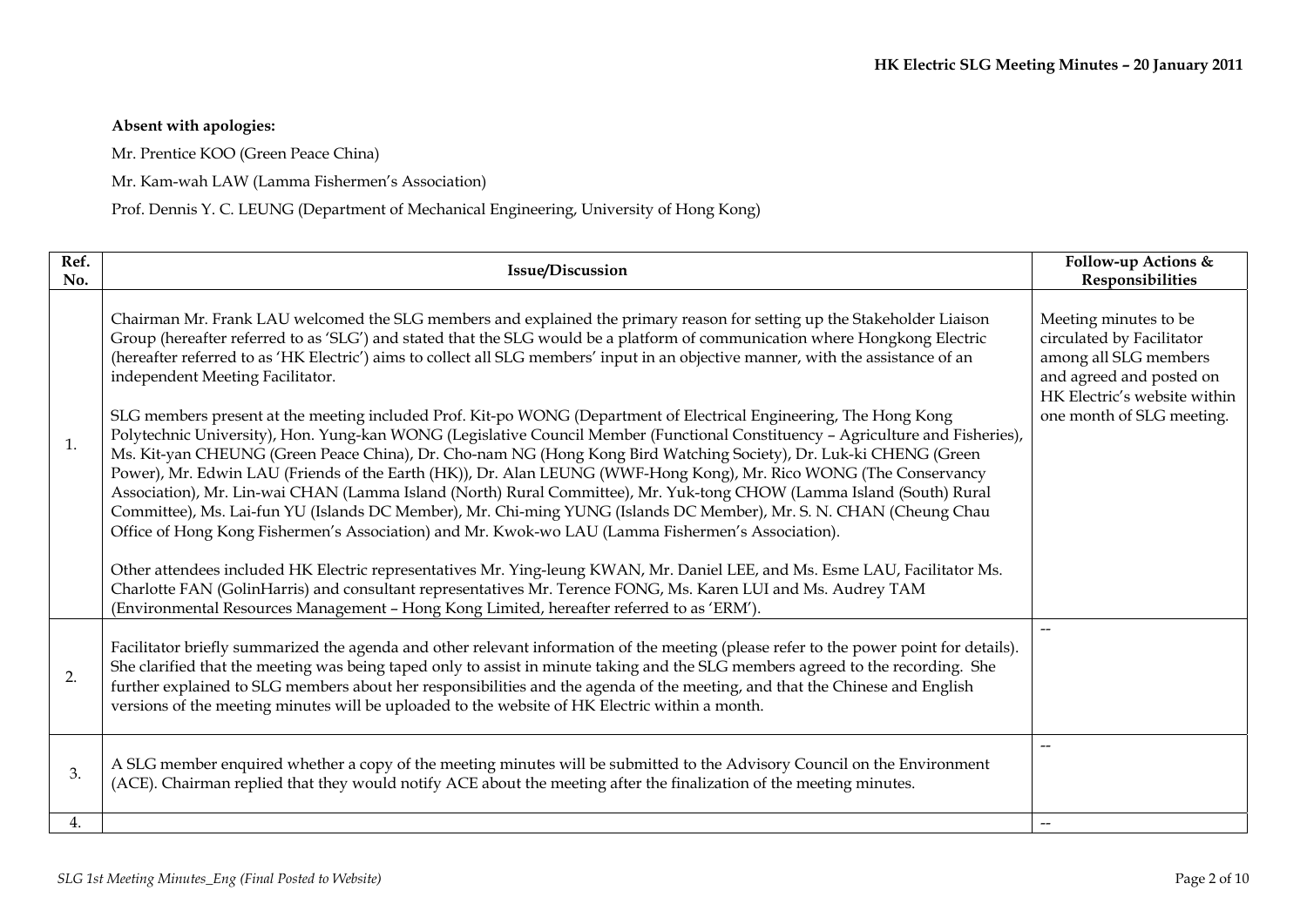| Ref.<br>No. | <b>Issue/Discussion</b>                                                                                                                                                                                                                                                                                                                                                                                                                                                                                                                                                                                                                                                                                                                                                                                                                                                                                                                                                                                                                                                                                                                                                                                                                                                                                                               | Follow-up Actions &<br>Responsibilities |
|-------------|---------------------------------------------------------------------------------------------------------------------------------------------------------------------------------------------------------------------------------------------------------------------------------------------------------------------------------------------------------------------------------------------------------------------------------------------------------------------------------------------------------------------------------------------------------------------------------------------------------------------------------------------------------------------------------------------------------------------------------------------------------------------------------------------------------------------------------------------------------------------------------------------------------------------------------------------------------------------------------------------------------------------------------------------------------------------------------------------------------------------------------------------------------------------------------------------------------------------------------------------------------------------------------------------------------------------------------------|-----------------------------------------|
|             | A SLG member enquired whether the SLG meeting would take place at least once every six months. Chairman replied that SLG<br>meeting would take place at least once every six months. If necessary, it might take place once every three months. For the time<br>being, he considered it unnecessary to convene the meeting too frequently.                                                                                                                                                                                                                                                                                                                                                                                                                                                                                                                                                                                                                                                                                                                                                                                                                                                                                                                                                                                            |                                         |
| 5.          | A SLG member enquired whether the meeting minutes would be anonymous. Chairman replied that the meeting minutes would be<br>anonymous. The taped contents of the meeting will be destroyed after finalization of the meeting minutes.                                                                                                                                                                                                                                                                                                                                                                                                                                                                                                                                                                                                                                                                                                                                                                                                                                                                                                                                                                                                                                                                                                 | $-$                                     |
| 6.          | HK Electric briefly presented the background information, conclusions and milestones of the project (please refer to the power point<br>for details), and invited members for questions concerning the project afterwards.                                                                                                                                                                                                                                                                                                                                                                                                                                                                                                                                                                                                                                                                                                                                                                                                                                                                                                                                                                                                                                                                                                            | $\qquad \qquad -$                       |
| 7.          | A SLG member asked several questions regarding the fisheries industry: whether it would be safe to install thirty-odd wind turbines<br>on the sea surface; whether the wind turbines would induce threat to the fish vessels on the sea; whether wind turbines would create<br>marine pollution; and whether site selection of the wind farm at southwestern Lamma waters is appropriate. He queried the<br>perspectives of fisheries industry and HK Electric on the project would be different, and worried that the project would adversely<br>affect the fisheries industry by imposing long term loss to the nearby fishing ground. Thus, he expressed his concern over the project<br>whilst he has in principle no objection to the project.<br>ERM replied that HK Electric would comply with the requirements of the Marine Department to handle all marine safety-related<br>issues, and keep on liaising with the fisheries industry to ensure the marine safety. Regarding the marine pollution, ERM explained<br>that the installation technology of wind turbine is highly developed, and based on the recommendations in the EIA report, sufficient<br>precautionary measures and environmental monitoring programmes would be implemented during the construction and operation<br>stage to prevent marine pollution. | $-$                                     |
| 8.          | A SLG member questioned if there was any confirmed restricted zone for the project.<br>Chairman replied that the restricted zone for the project was not confirmed yet. In order to closely liaise with the fisheries industry,<br>HK Electric would initiate a Fisheries Review and Consultation Programme as soon as possible. This Programme would hopefully<br>involve representative(s) from the HK Government. HK Electric was open-minded concerning the restricted zone.<br>ERM supplemented that the recommendations made in the EIA report were worst-case scenarios. Restricted zone did not have a<br>confirmed area yet. Since there was still time before confirming the restricted zone, HK Electric would listen to views from different<br>parties regarding restricted zone.                                                                                                                                                                                                                                                                                                                                                                                                                                                                                                                                        |                                         |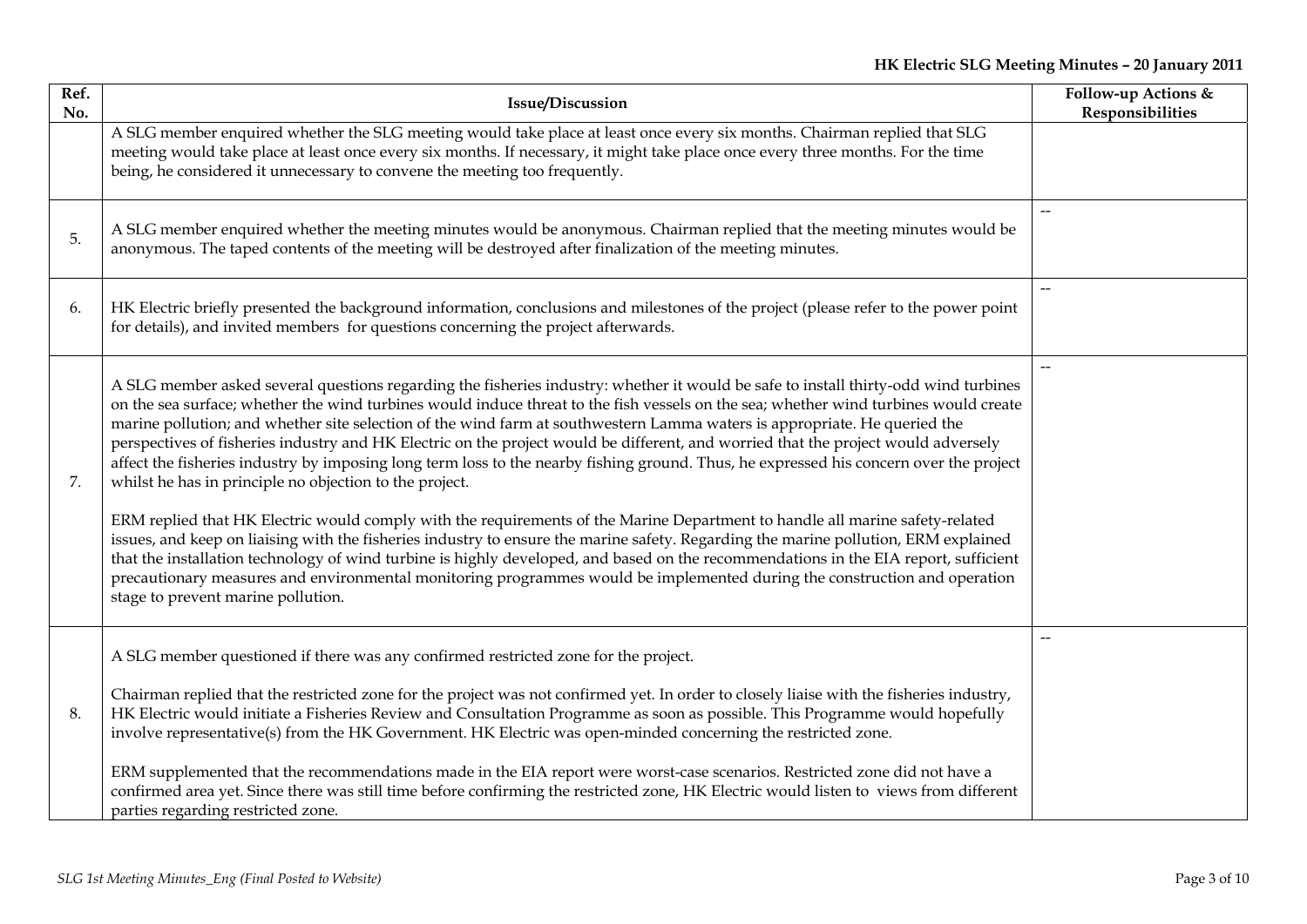| Ref.<br>No. | Issue/Discussion                                                                                                                                                                                                                                                                                                                                                                                                                                                                                                                                                                                                                                                                                                                                                                                                      | Follow-up Actions &<br>Responsibilities |
|-------------|-----------------------------------------------------------------------------------------------------------------------------------------------------------------------------------------------------------------------------------------------------------------------------------------------------------------------------------------------------------------------------------------------------------------------------------------------------------------------------------------------------------------------------------------------------------------------------------------------------------------------------------------------------------------------------------------------------------------------------------------------------------------------------------------------------------------------|-----------------------------------------|
|             |                                                                                                                                                                                                                                                                                                                                                                                                                                                                                                                                                                                                                                                                                                                                                                                                                       |                                         |
| 9.          | A SLG member asked whether the relevant requirements of pollution prevention could be clearly reflected in the future tender<br>documents.                                                                                                                                                                                                                                                                                                                                                                                                                                                                                                                                                                                                                                                                            |                                         |
|             | Chairman replied that the relevant measures had not yet started officially. Not only the most fundamental requirements set by the<br>current legislation would be implemented, issues such as the conceptual design of the project and how to minimize pollution during<br>the construction stage could also be discussed further. Relevant requirements could be added in the tender documents if necessary.                                                                                                                                                                                                                                                                                                                                                                                                         |                                         |
| 10.         | A SLG member enquired that it was reported in the EIA report that no fishing vessels would be allowed access to the wind farm<br>area. However, if fishing activity was to be allowed in future, whether there would be any difference on the fisheries impacts from<br>those assessed in the EIA report.                                                                                                                                                                                                                                                                                                                                                                                                                                                                                                             | --                                      |
|             | ERM stated that the potential fisheries impacts from the project had been assessed in the EIA report in detail. The reason for<br>restricting fishing vessels to enter the wind farm area was mainly based on safety concern. HK Electric would keep on liaising with<br>the Marine Department regarding marine safety and pay close attention to all the marine safety matters. Since trawling within the<br>wind farm area may cause impact on the navigational safety and the wind turbines, concern over this type of fishing method would<br>be bigger. If non-trawling fishing method was to be adopted, enhancement of the fisheries resources would be further explored and<br>studied. Therefore, in terms of impact assessments, it was expected that differences in EIA findings would not be anticipated. |                                         |
| 11.         | A SLG member enquired if there were any overseas examples for reference to show that wind farm could increase or decrease the<br>fisheries resources.                                                                                                                                                                                                                                                                                                                                                                                                                                                                                                                                                                                                                                                                 | --                                      |
|             | HK Electric explained that based on the experience of some European countries, the sea area where wind farm was located had the<br>potential to become an artificial reef, which had positive impact on fisheries resources. Chairman supplemented that according to the<br>examples in Denmark and the UK, wind farm could increase fisheries resources and fish biodiversity. Restricted zone would also be<br>established to prohibit all kinds of fishing activities. For the project, HK Electric would set up the Fisheries Review Committee as<br>soon as possible. He did not rule out the possibility of making the restricted area of the wind farm accessible to small amount of<br>vessels.                                                                                                               |                                         |
| 12.         | A SLG member regarded that safety issue had not been sufficiently considered by the project. He considered that Po Toi Island was<br>more feasible than Lamma Island in terms of site selection. Agreement from the fisheries industry must be obtained before the<br>project could be implemented. Besides, HK waters were foggy in March every year. The routing issue for vessels had to be<br>thoroughly discussed. Likewise, the compensation issue also needed to be discussed and addressed further. The member thought                                                                                                                                                                                                                                                                                        | $\qquad \qquad -$                       |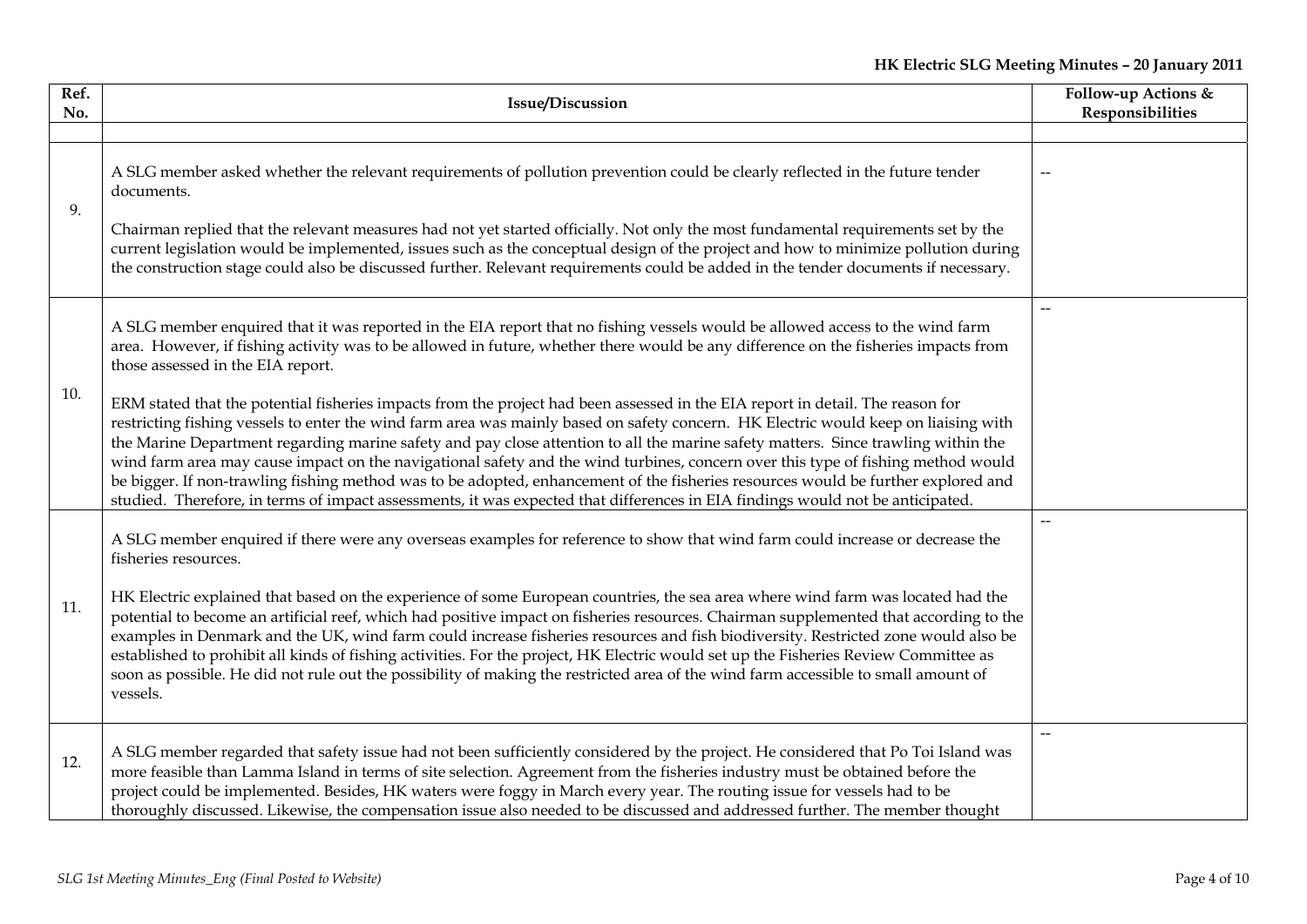| Ref.<br>No. | <b>Issue/Discussion</b>                                                                                                                                                                                                                                                                                                                                                                                                                                                                                                                          | Follow-up Actions &<br>Responsibilities |
|-------------|--------------------------------------------------------------------------------------------------------------------------------------------------------------------------------------------------------------------------------------------------------------------------------------------------------------------------------------------------------------------------------------------------------------------------------------------------------------------------------------------------------------------------------------------------|-----------------------------------------|
|             | that wind farm had the potential to be developed into a brand new tourist spot. HK Electric should further study how to improve<br>the surrounding ecosystem. The member also enquired about the construction method of the wind turbines. Issue of restricted areas<br>must be discussed in detail with all relevant rural committees in due course for better mutual understanding.                                                                                                                                                            |                                         |
|             | Chairman replied that safety related precautionary measures including those for ensuring vessel channel safety would be explained<br>in details later at the meeting. For those fisheries industry concerned issues, Chairman further pointed out that the industry would<br>be thoroughly consulted through the Fisheries Review and Consultation Programme starting from the first quarter of2011. Besides,<br>Chairman stressed that HK Electric would further study how to improve the surrounding ecosystem and enrich fisheries resources. |                                         |
| 13.         | A SLG member expressed his support to the project. He believed that HK Electric had a set of appropriate system to deal with all the<br>relevant issues. Provided there was sufficient communication between all stakeholders, the project should be no problem.                                                                                                                                                                                                                                                                                 | $\overline{\phantom{a}}$                |
| 14.         | A SLG member stated that, on behalf of the representative of Lamma (North) Rural Committee, the Committee supported the<br>project. The member considered that environmental awareness was very important to HK, which was an international city. Wind<br>farm development could make HK people realize the importance of renewable energy. It also represented that HK was concerned<br>about environmental conservation.                                                                                                                       |                                         |
| 15.         | A SLG member agreed that communication was important. Since there were plenty of fishermen in Cheung Chau, the member<br>enquired how far the wind farm was located from Cheung Chau, and whether the wind farm would raise any safety issue to the<br>sailing activities near Cheung Chau.<br>HK Electric replied that the wind farm was located about 8km from Cheung Chau windsurfing site. Chairman confirmed that the<br>windsurfing activities near Cheung Chau were situated outside the project area.                                    | $\overline{\phantom{a}}$                |
| 16.         | A SLG member considered that HK Electric had been actively responding to and studying the feasibility of the project. The ultimate<br>purpose of developing renewable energy was good, but she also understood the worries from the fisheries industry over the impact<br>on their income. Therefore, the member regarded it essential to maintain communication between stakeholders so as to achieve<br>mutual understanding and agreement on the project.                                                                                     | $-$                                     |
| 17.         | A SLG member enquired about the data on electricity tariff, such as whether electricity prices would increase due to the project,<br>when the project could recover the cost, who were the 50,000 households targeted for the electricity generated by the wind farm,                                                                                                                                                                                                                                                                            |                                         |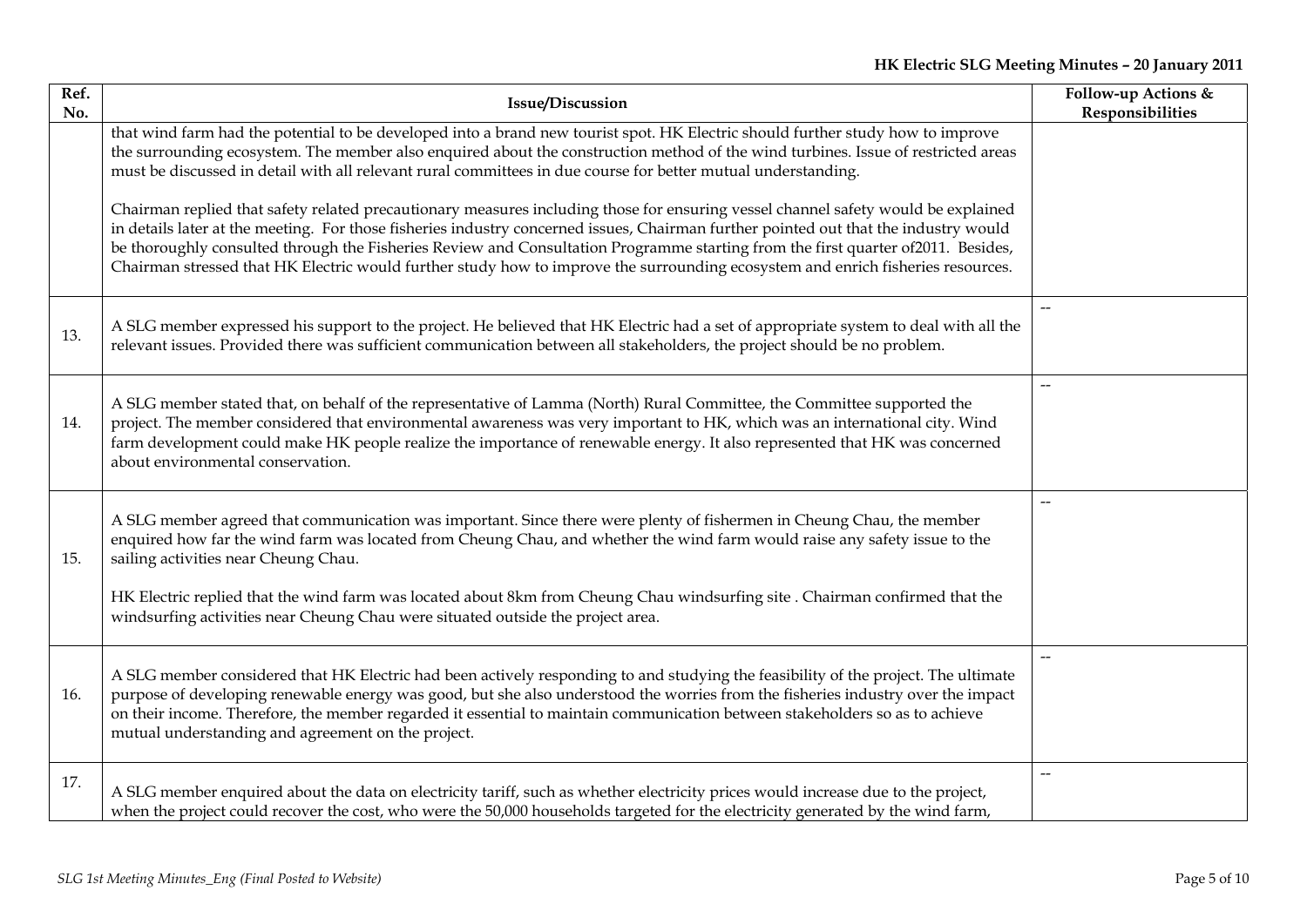| Ref.<br>No. | <b>Issue/Discussion</b>                                                                                                                                                                                                                                                                                                                                                                                                                                                                                                                                                                                                                                                                                                                                                                                                                                                                                                                                                                                                                                                                                                                                                                                                                                                                                                                                                                                                                                          | Follow-up Actions &<br>Responsibilities |
|-------------|------------------------------------------------------------------------------------------------------------------------------------------------------------------------------------------------------------------------------------------------------------------------------------------------------------------------------------------------------------------------------------------------------------------------------------------------------------------------------------------------------------------------------------------------------------------------------------------------------------------------------------------------------------------------------------------------------------------------------------------------------------------------------------------------------------------------------------------------------------------------------------------------------------------------------------------------------------------------------------------------------------------------------------------------------------------------------------------------------------------------------------------------------------------------------------------------------------------------------------------------------------------------------------------------------------------------------------------------------------------------------------------------------------------------------------------------------------------|-----------------------------------------|
|             | whether the wind farm would operate 24 hours a day, and whether the electricity generation was stable.<br>HK Electric replied that the electricity generated by wind only occupied a small percentage of the total electricity. Furthermore, it<br>was not necessary to purchase fuel to generate this type of electricity. Therefore, it was anticipated that the impact on electricity tariff<br>would be minimum. Since the electricity generated by the wind farm would be used by the whole HK, all HK citizens could be<br>served.                                                                                                                                                                                                                                                                                                                                                                                                                                                                                                                                                                                                                                                                                                                                                                                                                                                                                                                         |                                         |
| 18.         | A SLG member was also concerned that future maintenance cost might impose impact on the electricity tariff. He would like HK<br>Electric to provide in due course some overseas projects' maintenance cost references.                                                                                                                                                                                                                                                                                                                                                                                                                                                                                                                                                                                                                                                                                                                                                                                                                                                                                                                                                                                                                                                                                                                                                                                                                                           | $\overline{\phantom{a}}$                |
| 19.         | A SLG member said that the project had currently set 100MW as the targeted power generating capacity, but it was expected that<br>relevant technology would improve in near future. He enquired whether HK Electric would consider increasing the targeted power<br>generating capacity at that time, and what would be the determining factor. Besides, the member inquired whether the wind<br>turbines would be purchased once and for all, or in phases. The member also enquired whether more detailed bird monitoring and<br>impact assessment on bird collision would be conducted during the detailed study stage.<br>ERM replied that up to now site selection had been confirmed, but details such as the orientation of wind turbines and their exact<br>numbers had not been confirmed yet. It was expected that the numbers would not deviate much, and the survey findings and<br>recommendations presented in the EIA report were still valid. Prior to the commencement of construction works, baseline surveys<br>would also be carried out to collect reference data for future detailed design.                                                                                                                                                                                                                                                                                                                                               |                                         |
| 20.         | A SLG member asked further since the estimation made in the EIA report was based on worst-case scenario, he wondered how<br>much the difference between the EIA study area and the actual construction area would be.<br>Chairman replied that the current proposed area was the largest available. HK Electric would require the contractor, based on the<br>current area, to find the optimized wind farm configuration during the design and tendering stage, so as to determine how many<br>wind turbines should be installed to achieve highest efficiency and make suggestions on the design details such as orientation and<br>quantities of wind turbines,. According to the desk-top review section in the EIA report, HK's average wind velocity was 7m/s. In<br>view of the relatively smaller wind velocity in HK compared with other European countries, higher MW class wind turbine did not<br>necessarily mean better efficiency. The appropriate power generating capacity of a wind turbine should depend on the local average<br>wind velocity. Moreover, the wind power generating technology had indeed become more advanced. For instance, rotor diameter of<br>3.6MW class wind turbine these days could reach as far as 120 meters, which are 10 meters longer than the one presented in the EIA<br>report. Wind turbines with these bigger rotors can generate more electricity as a result. HK Electric is tracking these relevant and |                                         |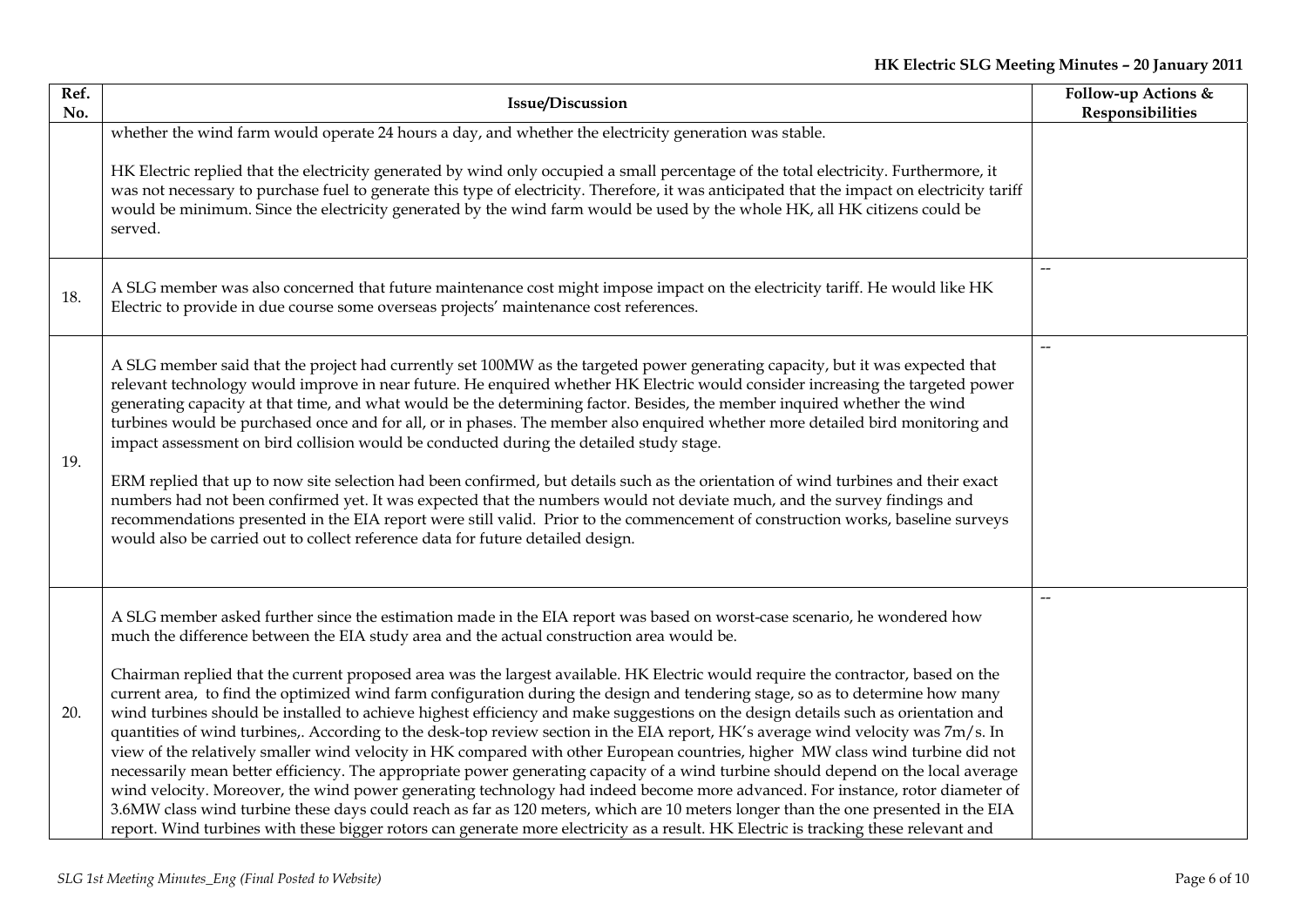| Ref.<br>No. | <b>Issue/Discussion</b>                                                                                                                                                                                                                                                                                                                                                                                                                                                                                                                                                                                                                                                                                                                                                                                                                                                                                                                                                                                                                                                                                                                                                                                                                                                                                                                                                                                                                                                                                                                                                                                                                                                                                                                                                                                                                                                                                                                                                                  | Follow-up Actions &<br>Responsibilities |
|-------------|------------------------------------------------------------------------------------------------------------------------------------------------------------------------------------------------------------------------------------------------------------------------------------------------------------------------------------------------------------------------------------------------------------------------------------------------------------------------------------------------------------------------------------------------------------------------------------------------------------------------------------------------------------------------------------------------------------------------------------------------------------------------------------------------------------------------------------------------------------------------------------------------------------------------------------------------------------------------------------------------------------------------------------------------------------------------------------------------------------------------------------------------------------------------------------------------------------------------------------------------------------------------------------------------------------------------------------------------------------------------------------------------------------------------------------------------------------------------------------------------------------------------------------------------------------------------------------------------------------------------------------------------------------------------------------------------------------------------------------------------------------------------------------------------------------------------------------------------------------------------------------------------------------------------------------------------------------------------------------------|-----------------------------------------|
|             | most up-to-date data in the market at the moment. Chairman stated that HK Electric intended to purchase all wind turbines once<br>and for all as wind turbine installation involved specialized ships which are very expensive and purchase once and for all incurred<br>lower overhead cost.                                                                                                                                                                                                                                                                                                                                                                                                                                                                                                                                                                                                                                                                                                                                                                                                                                                                                                                                                                                                                                                                                                                                                                                                                                                                                                                                                                                                                                                                                                                                                                                                                                                                                            |                                         |
| 21.         | A SLG member was concerned about the safety and risk management issues. He enquired how HK Electric would handle the risks<br>imposed on the surrounding environment and humans if there were severe accidents during the foggy season in March in HK.<br>Although the preliminary estimation of HK's average wind velocity was 7m/s, if the data obtained from the wind monitoring<br>station was different, how HK Electric was going to handle. He also enquired whether the proposed wind farm would have any<br>impact on the activity route of the green turtle in Lamma Island.<br>ERM replied that the green turtle in HK usually laid eggs in Sham Wan, which was far away from the wind farm location. Besides,<br>Agriculture, Fisheries and Conservation Department (AFCD) had conducted satellite tracking on the migratory route of green turtle.<br>The result showed that green turtle is usually stayed close to the shore. Their active areas and the proposed wind farm were far<br>away from each other. Review of previous sighting records of green turtle in Hong Kong also supported this statement.<br>Chairman supplemented that HK Electric would not allow any serious accident like collapse of wind turbine to happen in the wind<br>farm. Risks relevant to typhoon threat had been adequately taken into account. Overseas wind farms had never had any serious<br>accident. HK Electric separately engaged three independent consultants to collect relevant wind data and information. The result<br>showed that HK's average wind velocity was 7m/s. It was anticipated that the data collected from the wind monitoring station<br>would not deviate much from this. Another purpose of the wind monitoring station was to analyse the difference of wind velocity<br>between seasons. In case the average wind velocity revealed from the wind monitoring is far below forecasted, HK Electric will<br>prudently review feasibility of the project. |                                         |
| 22.         | A SLG member enquired when HK Electric had started consultation with the fisheries industry and in what form. He was worried<br>that the project would cause irreversible loss to the fisheries industry once the restricted areas were defined. Besides, it was said that<br>the wind farm was 3.5 kilometers away from the shore. How about the area?<br>Chairman replied that the total area of wind farm was approximately 600 hectare. With regard to consultation, HK Electric planned<br>to initiate the Fisheries Review and Consultation Programme starting from the first quarter of this year (i.e. by March this year). It<br>was hoped that understanding from the fisheries industry and compromises could be obtained through this Programme to achieve<br>win-win solution for the project.                                                                                                                                                                                                                                                                                                                                                                                                                                                                                                                                                                                                                                                                                                                                                                                                                                                                                                                                                                                                                                                                                                                                                                              |                                         |
| 23.         | A SLG member reinstated that since the project directly related to the income of the fisheries industry, he considered that it was<br>necessary to convene a larger-scale meeting to discuss the project details. He thought that the HK Electric consultant had never                                                                                                                                                                                                                                                                                                                                                                                                                                                                                                                                                                                                                                                                                                                                                                                                                                                                                                                                                                                                                                                                                                                                                                                                                                                                                                                                                                                                                                                                                                                                                                                                                                                                                                                   |                                         |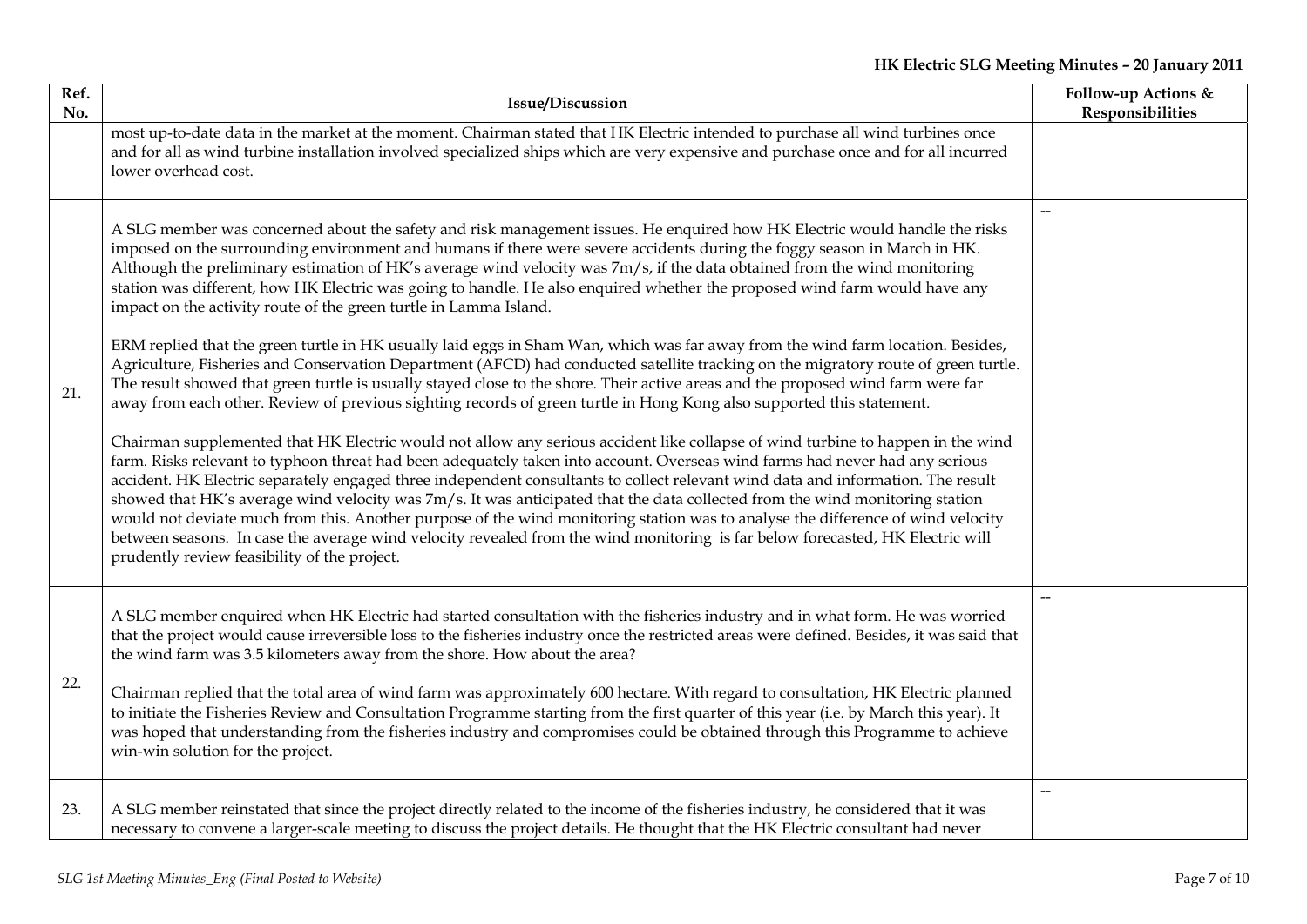| Ref.<br>No. | <b>Issue/Discussion</b>                                                                                                                                                                                                                                                                                                                                                                                                                                                                                                                 | Follow-up Actions &<br>Responsibilities |
|-------------|-----------------------------------------------------------------------------------------------------------------------------------------------------------------------------------------------------------------------------------------------------------------------------------------------------------------------------------------------------------------------------------------------------------------------------------------------------------------------------------------------------------------------------------------|-----------------------------------------|
|             | consulted with the fisheries industry regarding the project.                                                                                                                                                                                                                                                                                                                                                                                                                                                                            |                                         |
|             | Chairman clarified that HK Electric had been consulting the fishery industry representatives in the past with two large scale<br>meetings and series of discussions already been held up to the date of this meeting. Besides, Chairman stressed that HK Electric had<br>planned to initiate a systematic consultation for fisheries industry by first quarter of 2011 through the Fisheries Review and<br>Consultation Programmes.                                                                                                     |                                         |
|             | A SLG member enquired whether electricity generated by coal would be proportionally decreased by HK Electric as the wind farm<br>was anticipated to generate 1.75 billion kWh.                                                                                                                                                                                                                                                                                                                                                          |                                         |
| 24.         | Chairman replied that once the wind turbines were under operation, the proportion of electricity generated by coal would relatively<br>be decreased. One of the SLG members would study issues relevant to fuel generating electricity in the coming six months on behalf<br>of HK Electric.                                                                                                                                                                                                                                            |                                         |
| 25.         | A SLG member enquired whether wind farm would create noise during operation.                                                                                                                                                                                                                                                                                                                                                                                                                                                            | $\overline{\phantom{0}}$                |
|             | HK Electric replied that according to the findings in the EIA report, noise impact was anticipated to be very low. Since wind turbine<br>spun very slowly, it was expected that the wind turbines would not cause any noise impact on the residents on Lamma Island.                                                                                                                                                                                                                                                                    |                                         |
| 26.         | A SLG member asked whether current technology could generate 100MW electricity by using fewer wind turbines.                                                                                                                                                                                                                                                                                                                                                                                                                            |                                         |
|             | Chairman reinstated that they had studied in this aspect before. Feasibility of generating the same amount of electricity by using<br>fewer wind turbines depended upon the wind velocity. Optimized configuration could only be found afterwards.                                                                                                                                                                                                                                                                                      |                                         |
| 27.         | A SLG member was worried about the problem of bird strike onto the wind turbines. Besides, he understood that the data presented<br>in the EIA report was collected during daytime, he wondered if night time data could also be collected at a later stage of the project<br>so as to supplement the inadequacy of data and provide more detailed information for assessment. Moreover, he worried that if<br>percussive piling method was used for wind turbine construction, there might be adverse impact on the finless porpoises. |                                         |
|             | ERM stated that even though there were limitations when collecting data at night time during the EIA study, representative data had<br>been collected for the assessment. According to the desk-top review and survey data during the EIA study, it was found that the<br>wind farm would not impose significant impact on birds. Besides, bird monitoring would be conducted during the construction and<br>operation stage of the project.                                                                                            |                                         |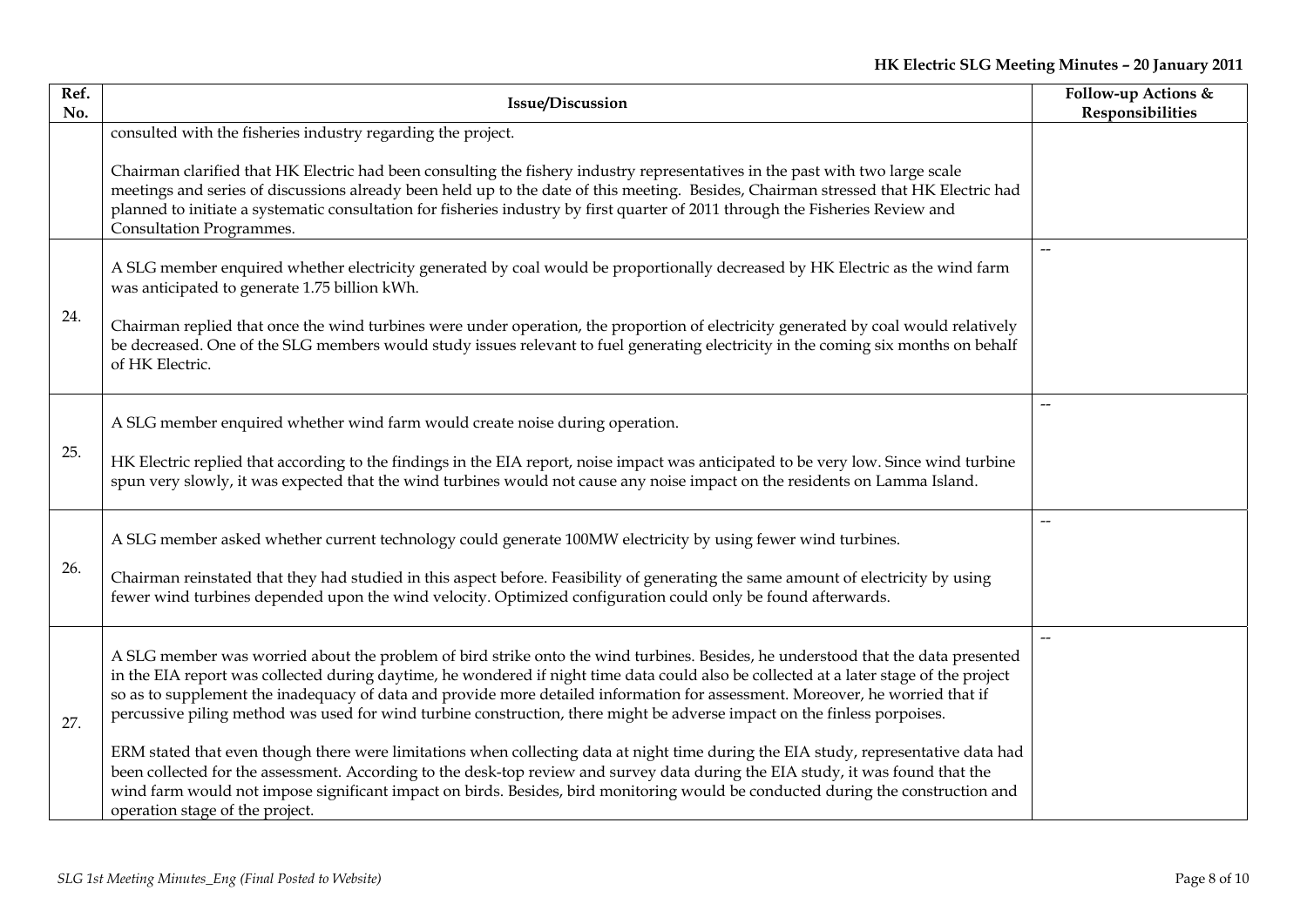| Ref.<br>No. | <b>Issue/Discussion</b>                                                                                                                                                                                                                                                                                                                                                                                                                                                                                                                                                                                                                                                                                                                                                                                                                                                                                                                                                                                                                                                                                                                                                                                                                                                                                                                                                                                                                                                          | Follow-up Actions &<br>Responsibilities                                                                                                                               |
|-------------|----------------------------------------------------------------------------------------------------------------------------------------------------------------------------------------------------------------------------------------------------------------------------------------------------------------------------------------------------------------------------------------------------------------------------------------------------------------------------------------------------------------------------------------------------------------------------------------------------------------------------------------------------------------------------------------------------------------------------------------------------------------------------------------------------------------------------------------------------------------------------------------------------------------------------------------------------------------------------------------------------------------------------------------------------------------------------------------------------------------------------------------------------------------------------------------------------------------------------------------------------------------------------------------------------------------------------------------------------------------------------------------------------------------------------------------------------------------------------------|-----------------------------------------------------------------------------------------------------------------------------------------------------------------------|
|             | A SLG member said that radar monitoring was feasible in certain overseas examples. Apart from the wind-related data, the member<br>enquired if it was possible to collect other useful data on the wind monitoring station.<br>ERM replied that currently the radar monitoring was still in the developing stage in the world. Besides, the wind monitoring station<br>was not able to provide sufficient electricity for radar. Using radar at the wind monitoring station for bird monitoring was thus not<br>feasible. Laying electricity cables would be necessary to supply the additional electricity. This is regarded as not suitable for the<br>wind monitoring station. Furthermore, finless porpoises in HK mainly appeared from December to May every year, and there would<br>not be piling works for the project during that time of the year.<br>HK Electric supplemented that the concrete design of the project had not yet started. Large piles would be used for installation of the<br>wind turbines. It would not be necessary to excavate the marine sediments in the middle of the large piles. Therefore, it was<br>anticipated that no adverse impact would be caused to the sea bed. Although there might be small amount of noise during<br>installation of wind turbines, it was expected that the noise would be acceptable. The installation method would be reviewed within<br>two years and hopefully the best option could be selected by then. |                                                                                                                                                                       |
| 28.         | A SLG member said academics were supportive of the project. He regarded the project as having positive influence on both the<br>social and scientific development. In view of the current global trend of developing renewable energy, the project was undoubtedly<br>valuable to the society as a whole. Although wind generating electricity only occupied 1.6% of the total electricity generation, it<br>would more or less help in environmental conservation, and fulfill the requirement of carbon emission reduction requested by the<br>HK Government in the meantime. This would also help in ensuring the stability and safety of electricity generation.                                                                                                                                                                                                                                                                                                                                                                                                                                                                                                                                                                                                                                                                                                                                                                                                             |                                                                                                                                                                       |
| 29.         | A SLG member believed that the project could help to enhance renewable energy. But undeniably there were certain limitations in<br>HK, such as site selection. He enquired whether HK Electric would consider investing in similar projects overseas if it was<br>committed to build wind farm in future.<br>Chairman replied that HK Electric had invested in the terrestrial wind farms in Hebei Province and Yunnan Province in mainland<br>China, which had been operating for several years and preparation work for their expansion was underway.                                                                                                                                                                                                                                                                                                                                                                                                                                                                                                                                                                                                                                                                                                                                                                                                                                                                                                                          |                                                                                                                                                                       |
| 30.         | A SLG member enquired whether HK Electric would invite non-fisheries organizations or associations to join the Fisheries Review<br>and Consultation Programme.<br>Chairman replied that prior consultation with the fisheries industry and AFCD was necessary.                                                                                                                                                                                                                                                                                                                                                                                                                                                                                                                                                                                                                                                                                                                                                                                                                                                                                                                                                                                                                                                                                                                                                                                                                   | Chairman agreed to follow<br>up the issue concerning<br>invitation of non-fisheries<br>organizations/associations<br>to join the Fisheries Review<br>and Consultation |